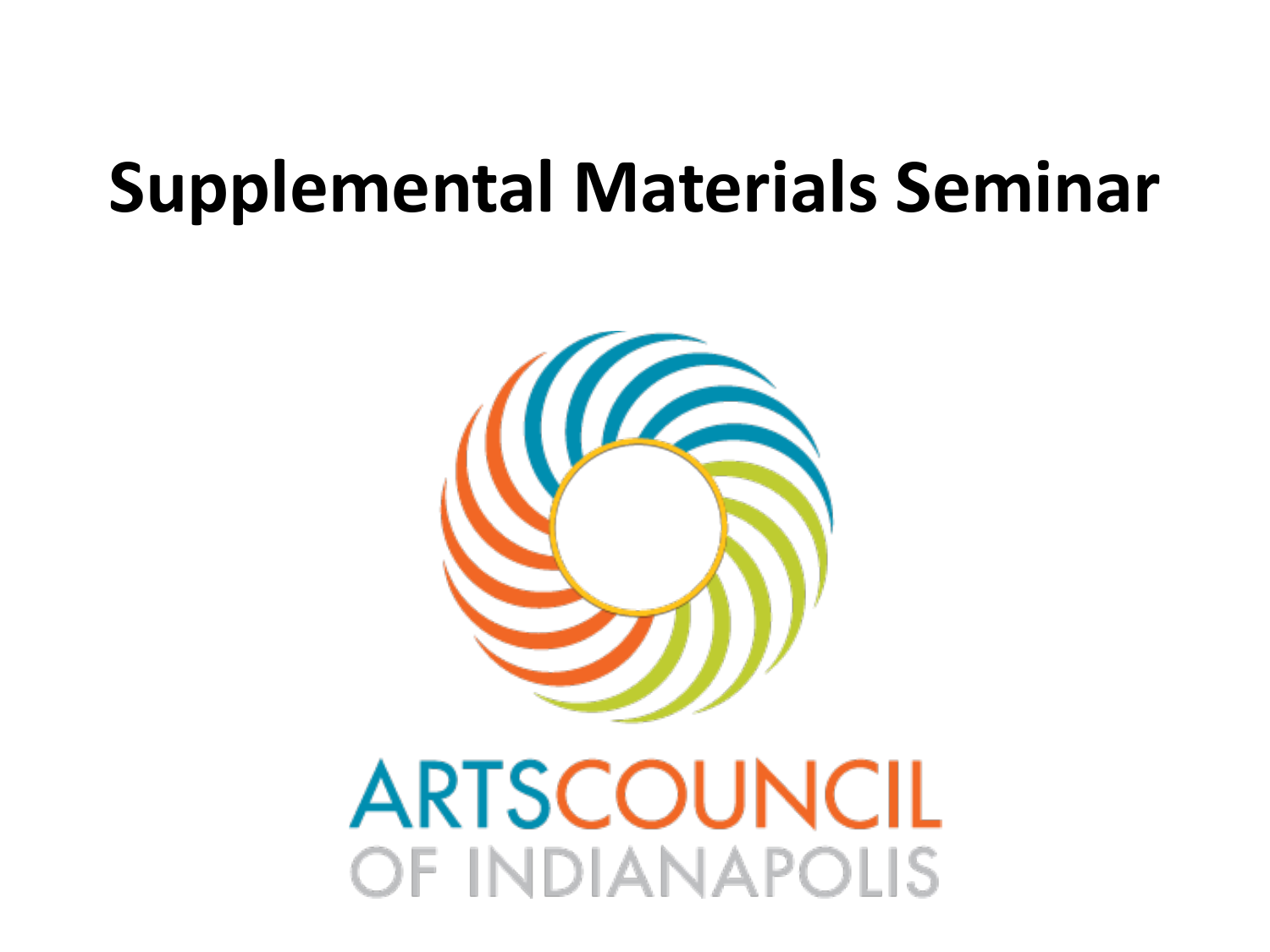## What are Supplemental Materials?

- **Work Samples**  digital images of visual art; DVD of performance, interactive piece, etc.
- **Support Materials**  Not examples of artwork, rather documents that support your experience such as letters of recommendation, brochures from past shows, critical reviews, printed programs, etc.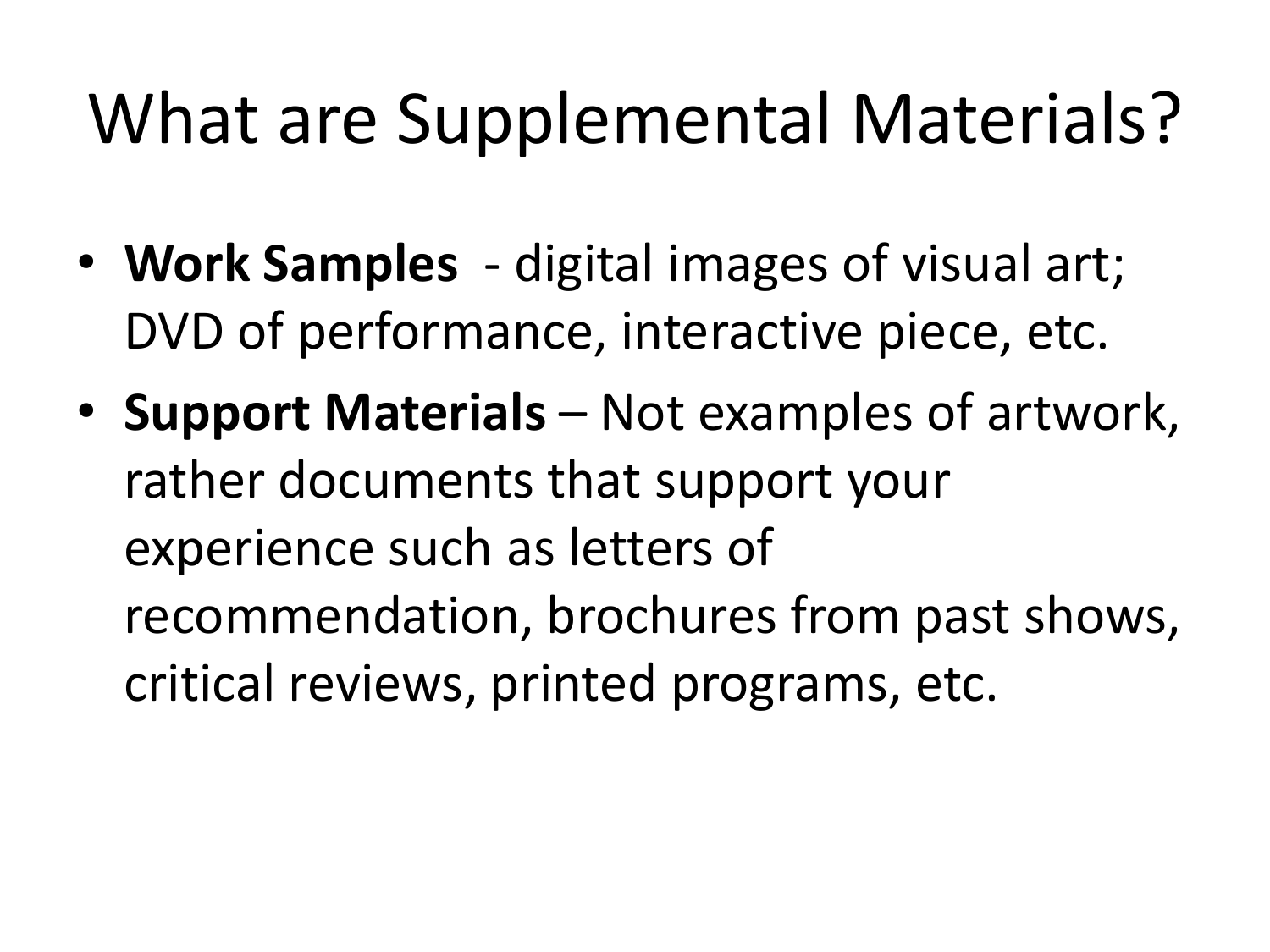# Work Samples – Visual Artists

- High quality professional digital images of your work
- NOT original artwork!
- Fill the frame lose the frame
- Consistent lighting
- Appropriate file size (per the panel's request)
- Never submit student work or unfinished/unpolished work\*
- Texture? Include a detail image
- Scale? Include a context image
- Appropriate description
- Selection of images? Focus. One series, one style, one body of work
- Start with strongest image
- No watermarks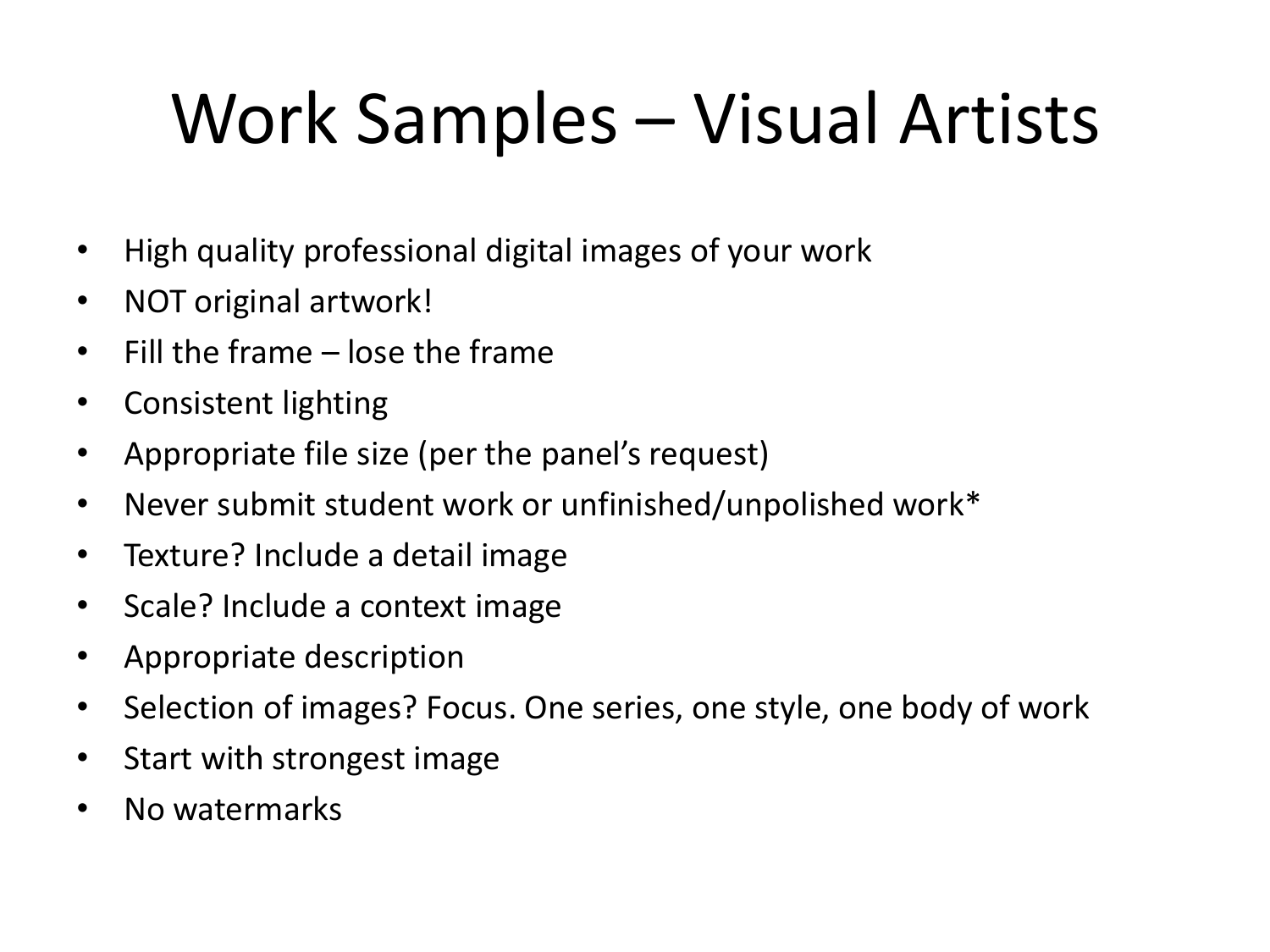### 2D sample image



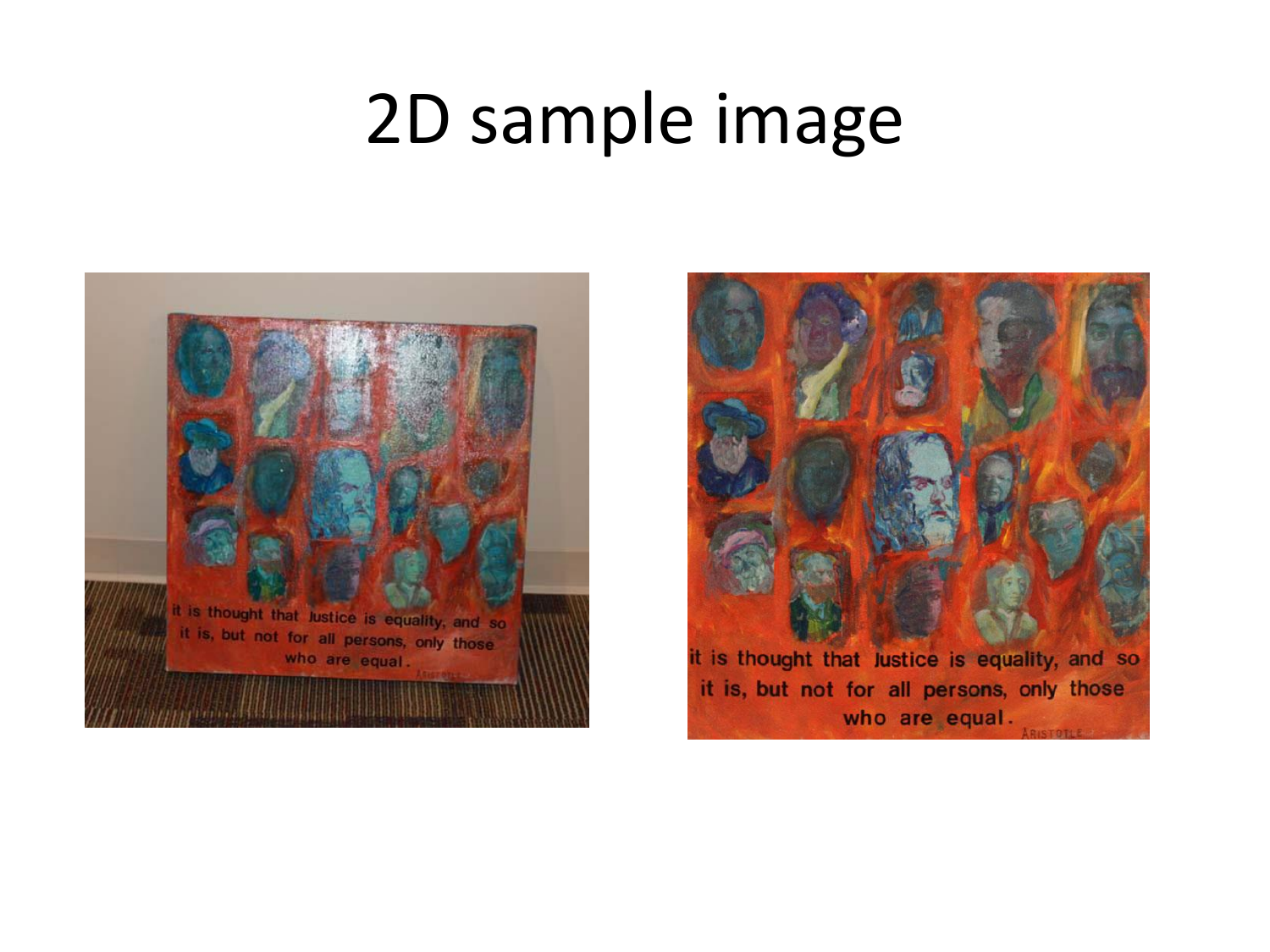## Sample 3D images

©Lisa F. Pelo



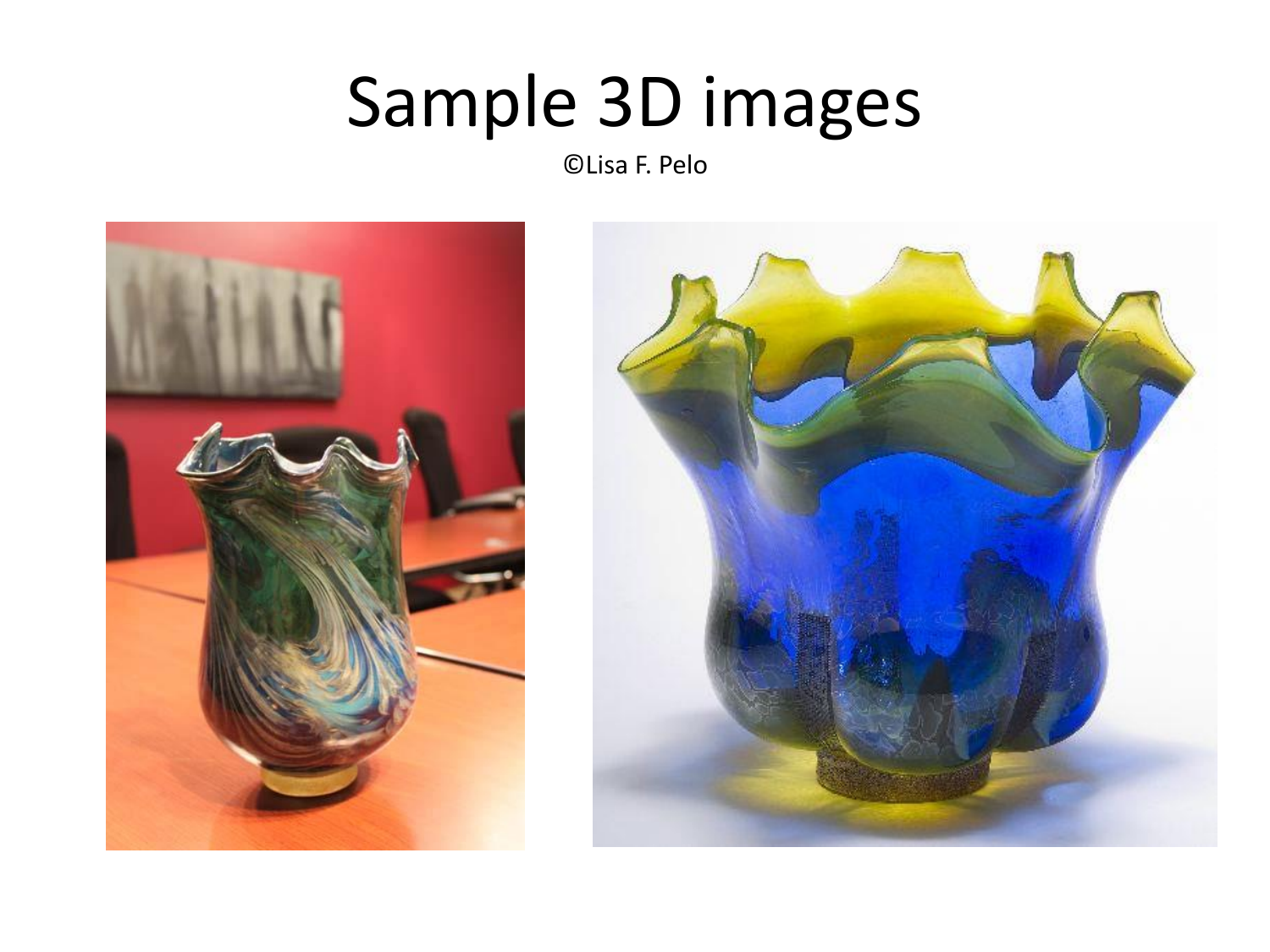#### Detail and Context images

©Erik Pearson

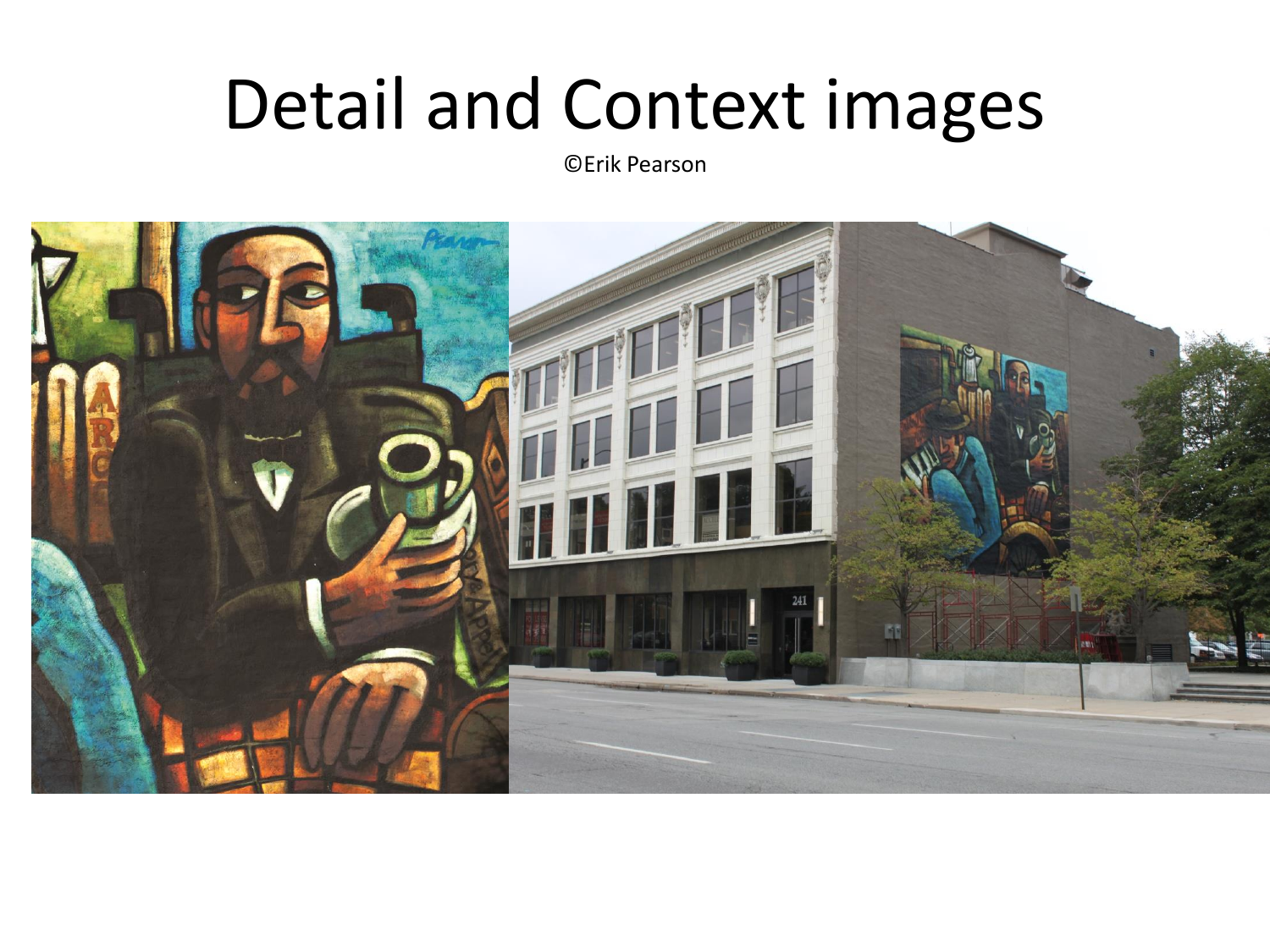# Support Materials

Should be recent (within 3-5 years or as specified by the guidelines)

- Critical reviews
- Feature stories about you and your work
- Letter of support
- Photo documentation
- Brochures, postcards, programs, etc.